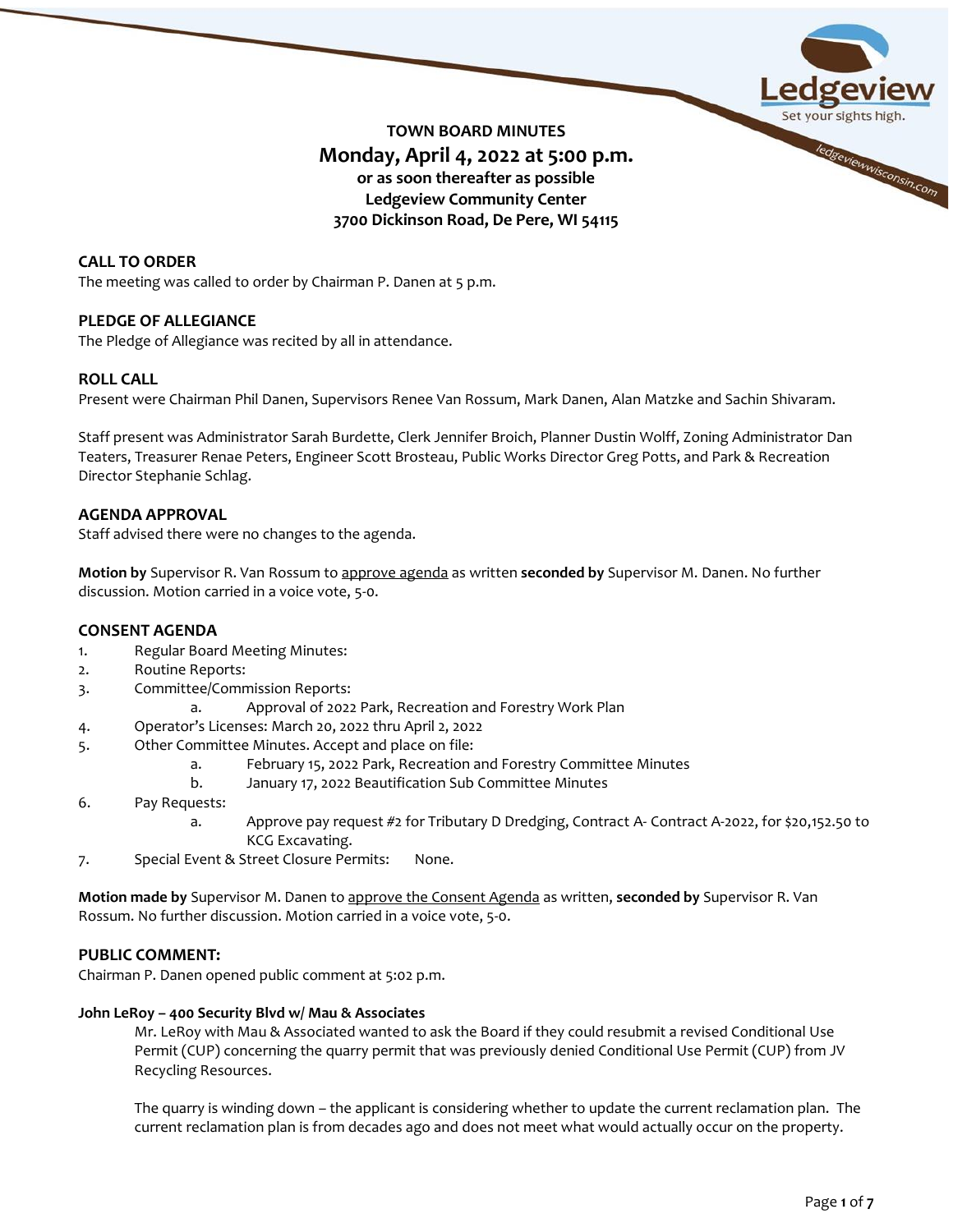The original plan stated that it would be filled with water; however, it is just not possible for that to happen for several reasons. There is no way this space could be a lake, as the fracking of the rock will not allow it to hold any water. Mr. LeRoy stated that the area is sitting on a water table, at the top of the hill and there is no way that it can naturally fill up with water on that property. Mr. LeRoy is asking to allow for the recycling of concrete and brush to occur as a way to continue having sustainable, reused resources in the County.

In applying for a new CUP, JV Recycling would stop quarrying on the site forever. Even with the current active permits on the site, JV Recycling would begin the process to remediate the quarry and have a long-term feasible plan for that large chunk, approximately 70+ acres of greenspace.

Mr. LeRoy also addressed some of the concerns from the last public hearing, one of which being the drainage issue from the north. Those details would be addressed once and a stormwater plan would be created, unlike the current plan that does not spell out any of those details. Mr. LeRoy also addressed the concern about noise in which they would be willing to change up the hours and work with the residents if need be.

Overall, Mr. LeRoy would like the Board to allow a new CUP application to be submitted and addressed and start over with the new permit.

Chairman P. Danen suggested that Mau & Associates create a summary sheet with the differences and substantial changes in the application, not necessarily the reclamation plan.

After an additional three calls for public comment, Chairman P. Danen closed public comment at 5:14 p.m.

#### **PRESENTATION:**

1. Discuss and act on the 2021 Town Audit Report by Clifton Larson Allen.

Auditor Scott Sternhagen with CLA summarized the 2021 Town Audited Financial Statements briefly going over the General Fund, Debt Service Fund, Statement of Revenues, Expenditures and Changes as well as our Tax Incremental District Funds. Overall stated the Town was in a good financial place.

**Motion made by** Chairman P. Danen to approve and accept the 2021 Town Audit Report. **Motion seconded by** Supervisor S. Shivaram. No further discussion. Motion carried a voice vote, 5-0.

#### **PUBLIC HEARING:**

Chairman P. Danen **made a motion** to circle back to the Public Hearing as the notice that was mailed out and posted stated the would start at 6:00 p.m. **Motion seconded by** Supervisor R. Van Rossum. No further discussion. Motion carried a voice vote, 5-0.

#### **ZONING & PLANNING:**

**1. Discuss and act on** recommendation from the Zoning and Planning Commission on the request by Steve Bieda, Mau & Associates, to vacate the northern most portion of Wayne Lane for the purpose of future development.

Staff advised the petitioner is requesting the Town vacate a portion of Wayne Lane, as that will correspond with the street reconfiguration proposed in the Grande Ridge Estates First Addition Final Plat.

**Motion made by** Supervisor S. Shivaram to approve the request to vacate the northern most portion of Wayne Lane as well as approving Resolution R-2022-019. **Motion seconded by** Supervisor M. Danen. No further discussion. Motion carried in a voice vote, 5-0.

**2. Discussion and act on** a Recommendation from Zoning and Planning Commission on the request by Steve Zeitler (agent) on behalf of Joe Lotto (owner) to vacate a portion of Caboose Lane.

Staff stated the petitioner is requesting a partial vacation of Caboose Lane right-of-way as the current CSM shows a part of the existing residence and accessory building was located in the right-of-way. The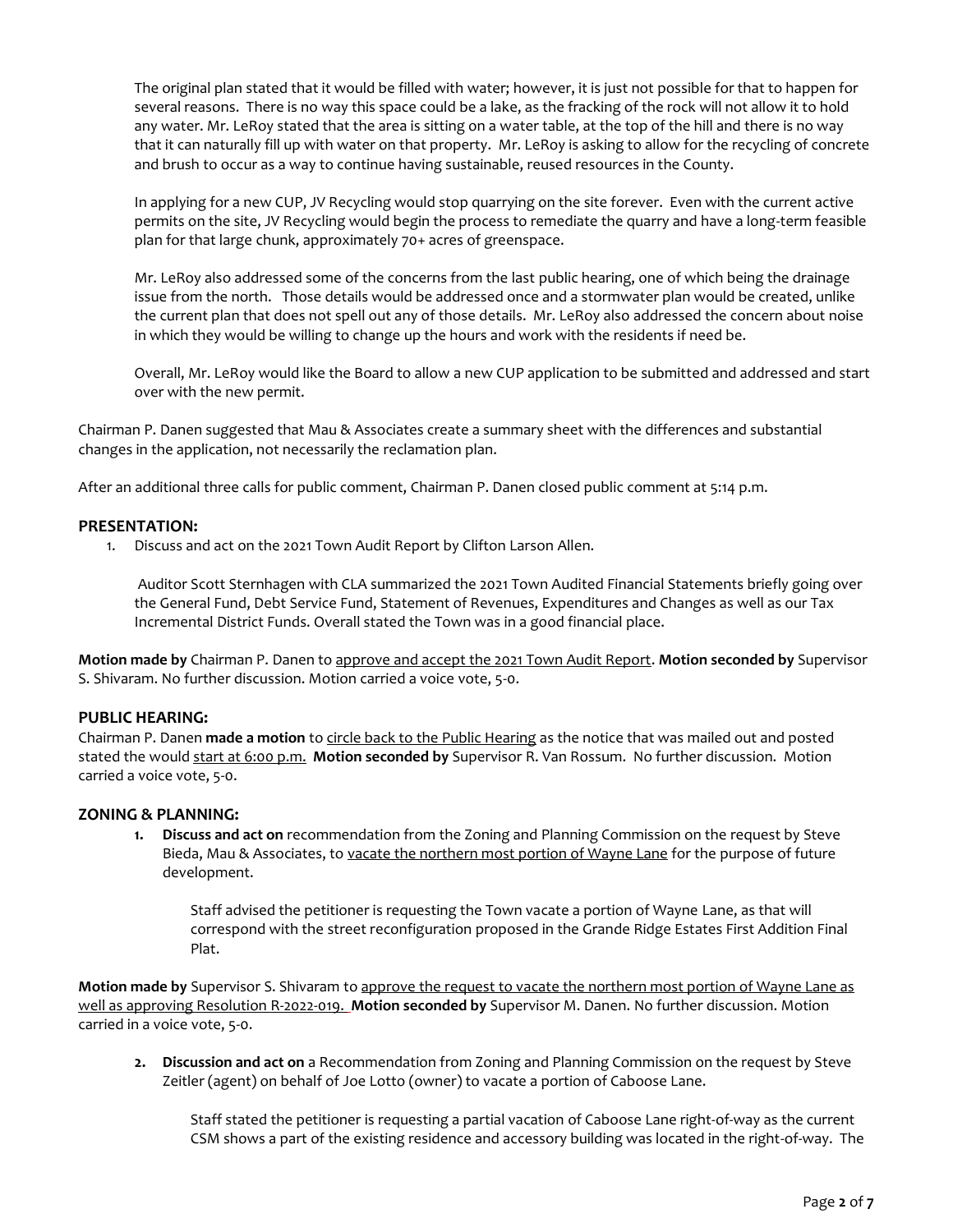owner of Lot 3 (Lotto) wants to purchase the northern portion of Lot 1 (Tordeur) for continued agricultural use. In order for that to go through and be approved by the bank, the current CSM that is on file needs to be corrected.

**Motion made by** Supervisor M. Danen to approve the request to vacate a portion of Caboose Lane, following conditions set forth by Zoning and Planning Commission. **Motion seconded by** Supervisor A. Matzke. No further discussion. Motion carried in a voice vote, 5--0.

# **OLD BUSINESS:**

1. **Continued discussion** and recommendation from Park, Recreation, and Forestry Committee of Donation from De Pere Baseball for a Flag Pole at Scray Hill Park.

Staff went over the original request that was presented on February 7, 2022, and the recommendation that was requested of De Pere Baseball of having a flagpole that matched the current design already installed at Ledgeview Park and other Town facilities. With the increase in cost of the requested pole, De Pere Baseball is asking the Town to encumber the cost of running the electricity and the lights to the flagpole. The PRF Committee recommended approval of the donation from De Pere Baseball and recommended the Town be responsible for the expense for the electrical installation and lights. Staff advised that if the donation and associated expenses were approved by the Town Board of Supervisors, any contracts for work, coordination of installation, etc. would be administered by the Town.

**Motion made by** Supervisor A. Matzke to approve the donation from De Pere Baseball for a Flag Pole at Scray Hill Park. **Motion seconded by** Supervisor R. Van Rossum. No further discussion. Motion carried in unanimous voice vote, 5-0.

#### **NEW BUSINESS:**

1. **Request for** approval to engage in HR services between Human Resources Consulting, LLC and the Town of Ledgeview.

Staff summarized and went over the need for HR services and what Human Resources Consulting, LLC would provide. Human Resources Consulting, LLC did provide a letter of engagement summarizing the how they would be able to help support our organization for future growth and success. Services range from Recruiting, Job Descriptions, Performance Management, Employee Relations, Drafting or Updating Employee Handbooks, HR Business Audits, Compliance and Ad Hoc HR support.

Staff advised the focus on immediate need would be to use these services to work on helping update and review polices to make sure everything is consistent across the board with all departments.

Supervisor S. Shivaram made a comment stating he is familiar with Human Resources Consulting and is happy with them.

**Motion made by** Supervisor S. Shivaram to approve engaging in HR services between Human Resources Consulting, LLC. **Motion seconded by** Supervisor A. Matzke. No further discussion. Motion carried a voice vote, 5-0.

2. **Discussion r**egarding future Humane Officer needs and services as it relates to the elected position of Town Constable.

Staff presented the need for a discussion to be had letting the Town aware that should they want to eliminate the Constable position, they would need to make that decision at our next Annual Meeting. Statutorily, this change can only be made at the Annual Meeting before the term ends. Staff summarized stating that there hasn't been any issues, and is as an 'as-needed' basis, which has been minimal.

If the Town decided to provide humane officer services with a position other than an Elected Town Constable, our other option would be to contract with the Village of Howard's Animal Control Officer, similarly to other municipalities in our area.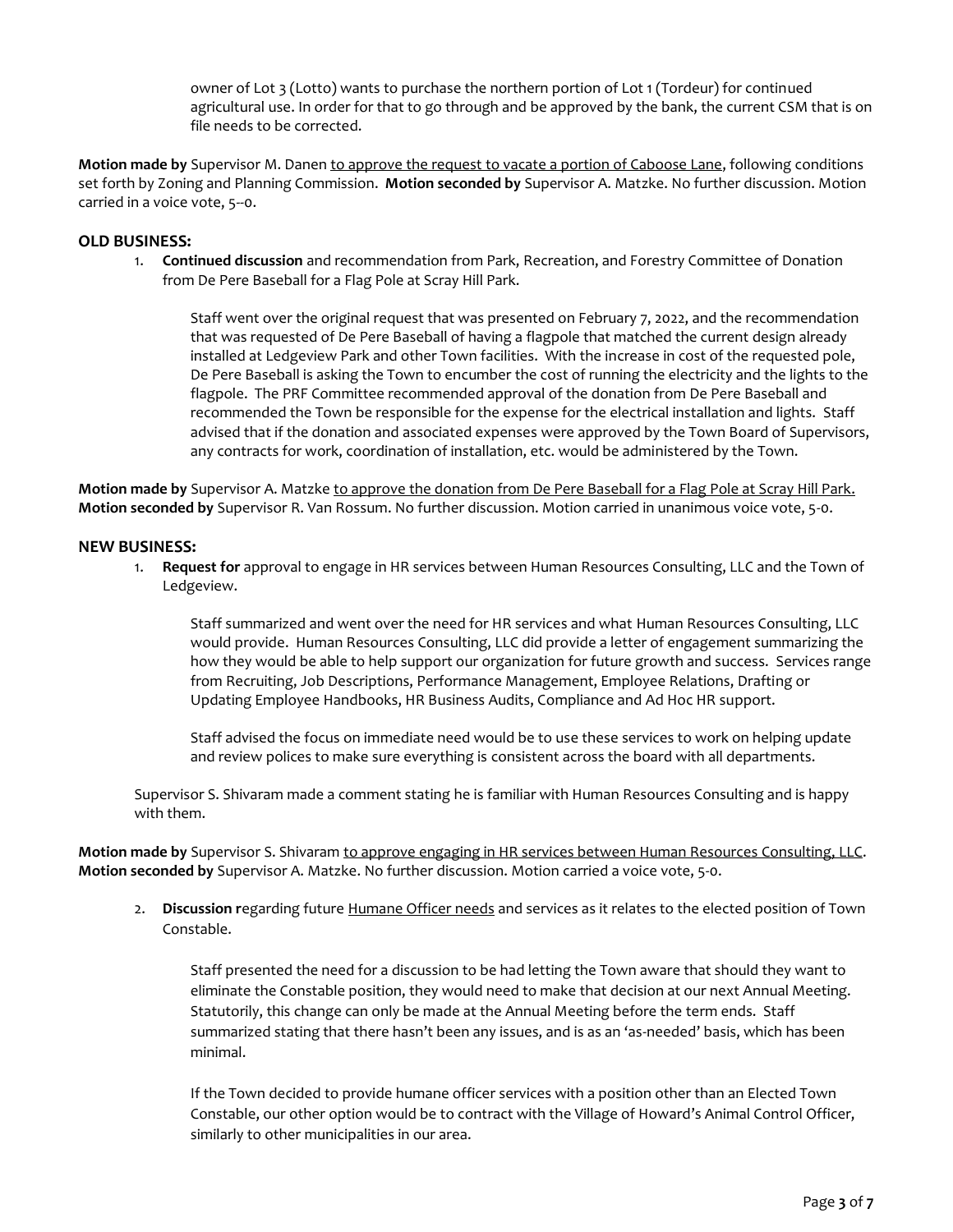Further discussion would be had during the next Town Board so if changes need to be made it can occur at the following Annual Town Meeting following.

3. **Request for approval** of the new Election Ward Plan based on the latest Congressional updates.

Staff presented explaining the need for a new ward plan pending the new congressional district lines that would come down from the State. Wanted to have it approved instead of having an Emergency Town Board meeting later in the week.

Chairman reminded all that they were getting together for a Special TB meeting on Thursday, April 7, 2022 and it could be put on that agenda if need be.

Chairman P. Danen stated if there needed to be an emergency Town Board on Thursday, April 7, 2022; the Board was already meeting for an already posted Special Town Board and could address this topic at this time. No motion made.

4. **Request for approval** to purchase of the appointment of Mark Handeland to the Brown County Planning Commission, with Zoning Administrator Dan Teaters as an alternate.

Staff presented The Town of Ledgeview has had representation on the Brown County Planning Commission for many years. Mark Handeland, current Ledgeview Zoning and Planning Commission member, has been the most recent representative and has offered to continue to serve as the Town of Ledgeview representative with Dan Teaters, Ledgeview Zoning Administrator, to serve as an alternate in the event Mark would not be able to attend. The appointment to the BCPC is a 3-year term and would need to be confirmed again by the Town Board in 2025.

**Motion made by** Supervisor R. Van Rossum to approve the appointment of Mark Handeland to the Brown County Planning Commission, with Zoning Administrator Dan Teaters as an alternate. **Motion seconded by** Supervisor M. Danen. No further discussion. Motion carried in a voice vote, 5-0.

5. **Request for approval** of the 2021 Annual Report.

Staff presented the highlights of the 2021 Annual Report, which needs to be approved before it can be presented at the Annual Meeting. The report includes some demographic information, equalized and assessed values of properties, financial highlights, as well as goals and accomplishments for each department.

**Motion made by** Chairman P. Danen to approve the 2021 Annual Report. **Motion seconded by** Supervisor R. Van Rossum. No further discussion. Motion carried in a voice vote, 5-0.

#### 6. **Request for Election to select Revenue Loss option for ARPA funds**.

Staff presented The US Treasury is allowing a one-time choice to NEU's to allocate the entirety of its ARPA funds to "Revenue Loss". The Rule goes into effect April 1, 2022 superseding the previous Interim Rule. In the Final Rule, the Treasury is allowing municipalities a revenue loss standard allowance of \$10 million no matter what their revenue loss might be using the Treasury's algorithm.

**Motion made by** Supervisor A. Matzke to approve selecting the Revenue Loss option for ARPA funds. **Motion seconded by** Supervisor M. Danen. No further discussion. Motion carried in a voice vote, 5-0.

7. **Request for approval** on recommendation from Park, Recreation and Forestry Committee of Donation from De Pere Baseball for Concrete Work at Mulva Fields at Scray Hill Park.

Staff presented for consideration a donation request from De Pere Baseball for installation of concrete pads outside each dugout storage room and a 4' path along the backside of the dugout to the main plaza.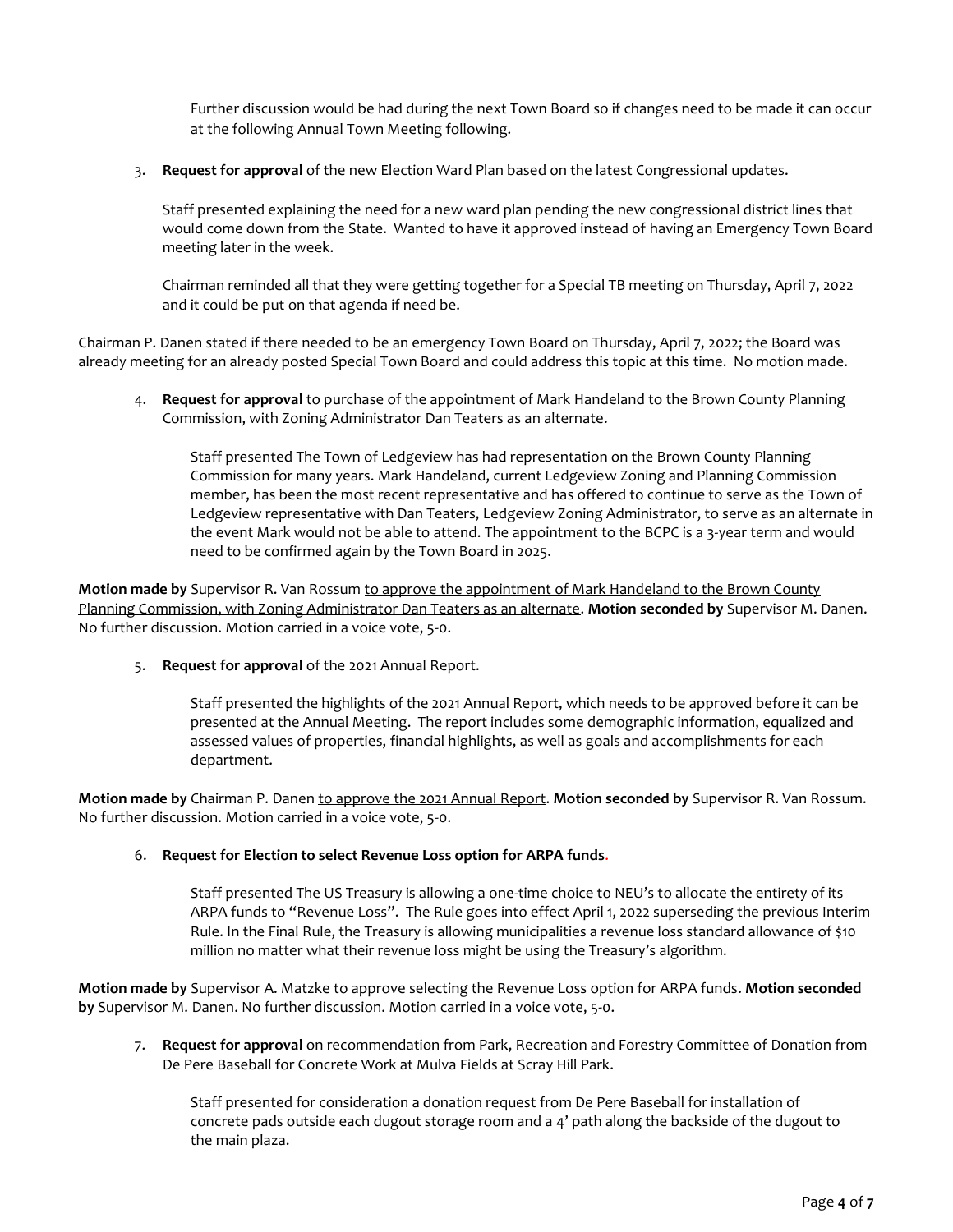Staff advised that both storage rooms get a lot of use and foot traffic, additionally the grassy area between both dugouts have a lot of foot traffic, so a concrete path would be beneficial to the overall wear and tear of the grass in the area. If the donation is approved, any contracts for work, coordination of installation, etc. would be administered by the Town.

**Motion made by** Supervisor S. Shivaram to approve the donation from De Pere Baseball for Concrete Work at Mulva Fields at Scray Hill Park. **Motion seconded by** Supervisor A. Matzke. No further discussion. Motion carried in a voice vote, 5-0.

8. **Request for approval** on recommendation from Beautification Committee for 2022 Banner Design.

Staff asking for approval of various banner designs for replacement banners on the CTH GV corridor in Ledgeview. With the success of the 2021 banner design project for the roundabouts, the BSC directed staff to reach out to the previously selected artist to design a new set of banners for the GV corridor. These replacement banners and new design are part of the overall holiday light and banner replacement plan. The artist submitted an initial set of designs for consideration at the January BSC meeting, feedback was given and a revised set of designs was provided for consideration at the February BSC meeting.

All images, including background images and foreground main images were taken by the graphic designer and were taken in Ledgeview. The designer is also a Ledgeview resident.

**Motion made by** Supervisor A. Matzke to approve 2022 Banner Design pending permission from Old School Square to utilize their photo. **Motion seconded by** Supervisor M. Danen. No further discussion. Motion carried in a voice vote, 5-0.

9. **Discussion** of sidewalk and typical section for Grande Ridge 1<sup>st</sup> Addition.

The developer has requested to plat four single-family residential lots on Heritage Heights as part of the Grande Ridge 1st addition development. Sanitary sewer and water main would have to be run down the trail right of way between Big Sky Pass to Heritage Heights and then down Heritage Heights past the 4 lots to be developed. This will require the roadway section to be re-built. Staff is recommending that this section of roadway be rebuilt as an urban section (curb and gutter).

Staff is also recommending that sidewalk be installed on the east side of the roadway for the four new lots created, as the sidewalk will connect with the trail connecting Heritage Heights with Big Sky Pass. Sidewalk on the west side can be installed when the rest of Heritage Heights is urbanized. Cost for sidewalk now and in the future will be the cost of the property owner.

**Motion made by** Supervisor R. Van Rossum to approve sidewalk and typical section for the four specific parcel for Grande Ridge 1<sup>st</sup> Addition as recommended. Motion seconded by Supervisor M. Danen. No further discussion. Motion carried in a voice vote, 5-0.

10. **Discussion** of installation of sharrows and new urbanized roadway cross section.

Staff has been requested to provide bicycle lanes on select streets, mainly collector streets throughout the Town. Currently, Ledgeview does not have any official bike lanes on our municipal owned roadways, but does have signed bike routes and signed bike loop routes. There are bike lanes along some County owned roadways.

The sharrow symbols would be completed in house by Public Works Staff and placed immediately after intersections and spaced at intervals of not greater than 250 feet. These would notify drivers and bicyclists that the roadway is to be shared by both users. It also alerts the bicyclists to the designated bike paths through the Town. Sharrows will also allow staff to blend in the new typical cross section with the current development of the Town, ultimately continuing with the goal of having the Town build a complete, connected network.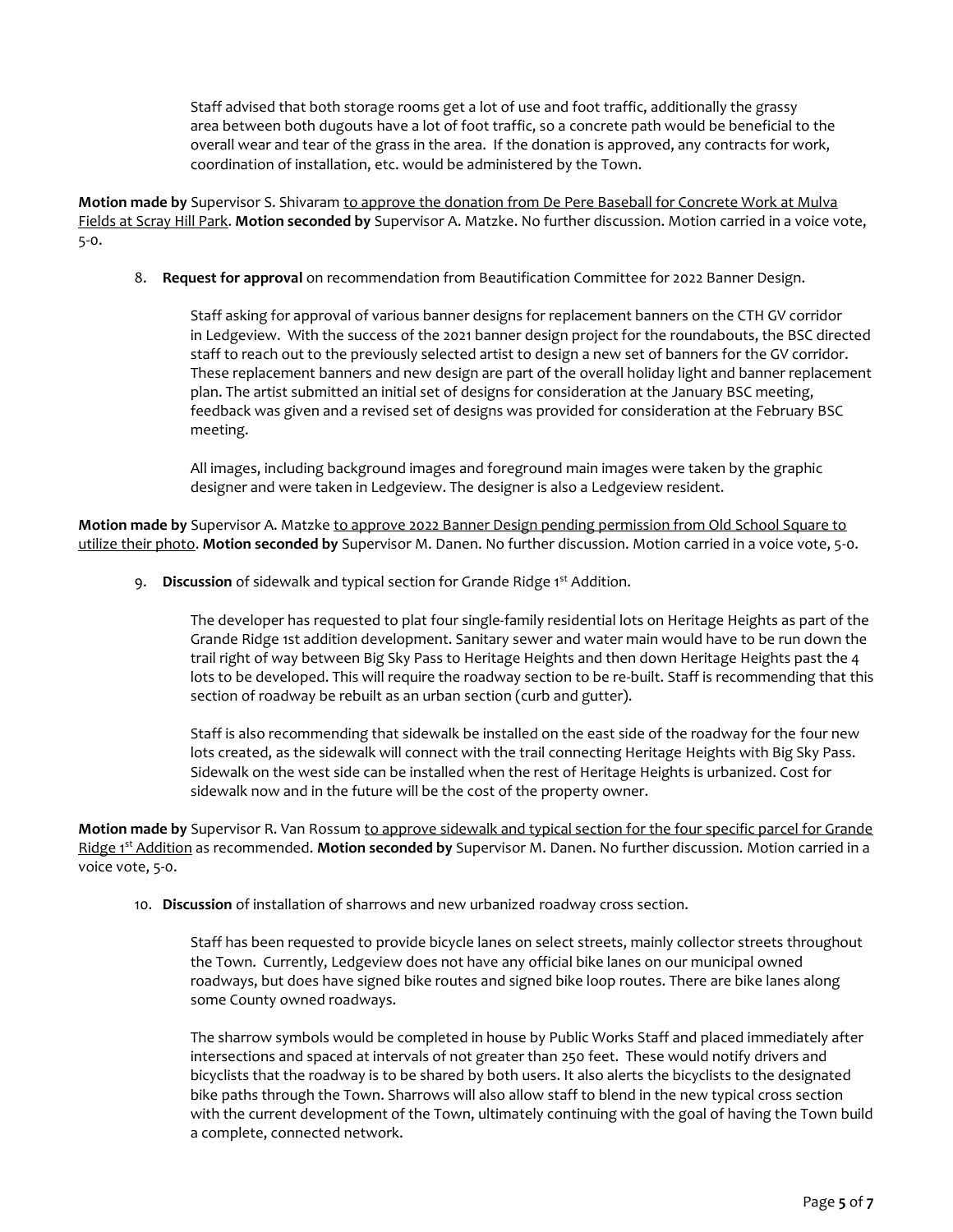**Motion made by** Supervisor S. Shivaram to approve the installation of sharrows and new 42ft. urbanized roadway cross section on a case by case basis. **Motion seconded by** Supervisor A. Matzke. No further discussion. Motion carried in a voice vote, 5-0.

# **PUBLIC HEARING:**

**Chairman P. Danen** circled back and **opened the public hearing** at 6:12 p.m. **Motion seconded by** Supervisor A. Matzke. Motion carried in a unanimous voice vote, 5-0.

1. Request by Mau & Associates, LLP on behalf of Ryan Radue, J&A Lakeside Properties, to Vacate a Portion of Wayne Lane by approving Resolution R-2022-019 as recommended by the Zoning and Planning Commission.

Chairman asked if anyone wanted to comment on the partial vacating of Wayne Lane. After three calls for comment, none were heard; public hearing was closed at 6:14 p.m.

**Motion by** Supervisor S. Shivaram, **seconded by** Supervisor M. Danen to approve the partial vacation of Wayne Lane. No further discussion. Motion carried in a voice vote, 5-0.

**Chairman P. Danen opened** the floor for the second **public hearing** at 6:15 p.m. **Motion seconded by** Supervisor A. Matzke. Motion carried in a unanimous voice vote, 5-0.

2. Request by Steven E. Zeitler, American Surveys, LLC on behalf of Joe and Theresa Lotto to Vacate a Portion of Caboose Lane by approving Resolution R-2022-020 as recommended by the Zoning and Planning Commission.

### **Mark & Heather Skaleski -**

Wanted clarification as to what exactly was going to be vacated, as they are not familiar with the process or what it was for. Wanted to make sure the road was still going to be there.

Staff clarified and explained what portion of the right of way is being vacated as it was not correct on the CSM which shows the line dividing a portion of the house and garage and adjusting the property lines.

Chairman asked for a second and final time if anyone wanted to comment on the Caboose public hearing. None were heard, public hearing was closed at 6:17 p.m.

**Motion by** Supervisor M. Danen, **seconded by** Supervisor A. Matzke, to approve the partial vacation of Caboose Lane. No further discussion. Motion carried in a voice vote, 5-0.

| <b>COMMUNICATIONS:</b>        | None.                                                                                       |
|-------------------------------|---------------------------------------------------------------------------------------------|
| <b>ORDINANCES:</b>            | None.                                                                                       |
| <b>REPORTS:</b>               |                                                                                             |
| Administrator:                |                                                                                             |
|                               | Andy Tenor celebrating 17 years with the Town                                               |
| Planner:                      | None.                                                                                       |
| <b>Zoning Administrator:</b>  |                                                                                             |
|                               | Working with iamGIS on a layer for inspections to help with communication and notifications |
| Treasurer:                    | None.                                                                                       |
| Clerk:                        | None.                                                                                       |
| Engineer:                     |                                                                                             |
|                               | Received a TRIP Grant for Dollar Road.                                                      |
| <b>Public Works Director:</b> |                                                                                             |
|                               | Dessited the main streamster                                                                |

• Received the mini excavator.